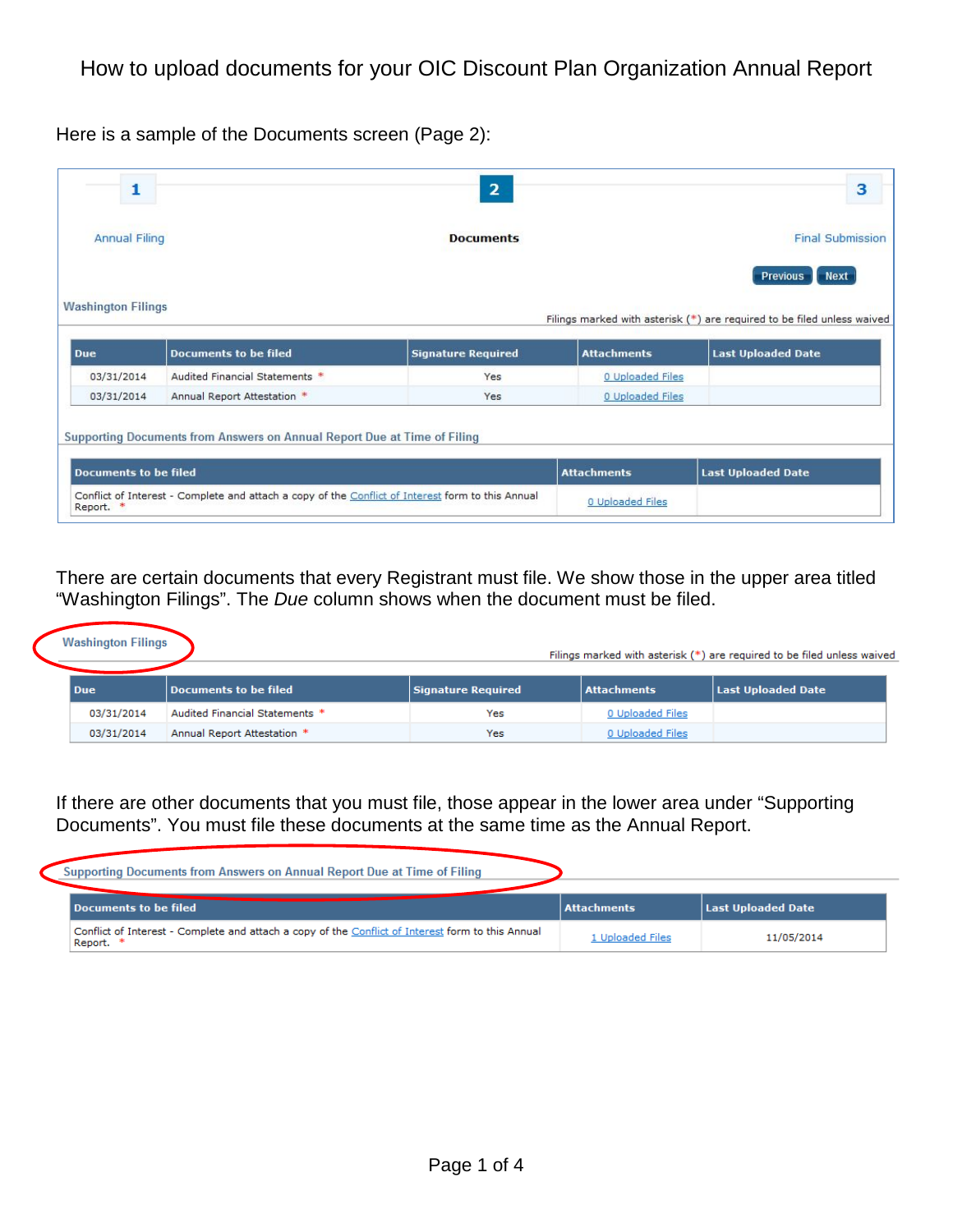To upload a document, click the link for that Document in the *Attachments* column.

| <b>Washington Filings</b> |                                |                    | Filings marked with asterisk (*) an |              |
|---------------------------|--------------------------------|--------------------|-------------------------------------|--------------|
| Due                       | Documents to be filed          | Signature Required | <b>Attachments</b>                  |              |
| 03/31/2014                | Audited Financial Statements * | Yes                | 0 Uploaded Files                    |              |
| 03/31/2014                | Annual Report Attestation *    | Yes                | 0 Uploaded Files                    | <b>Click</b> |

The screen changes to the Upload screen. Notice that the name of the document that you selected appears on the Upload screen. That's your reminder of which document you are going to upload.

|                                   | <b>Annual Report Attestation</b> |  |
|-----------------------------------|----------------------------------|--|
| No documents have been filed yet. |                                  |  |
| Upload PDF File                   | Browse                           |  |

If you're on the correct document, click the *Browse* button. If you need to cancel, click the *Return to Filing* button.

| Upload PDF File | Browse                  | <b>Click to browse</b><br>to your file |
|-----------------|-------------------------|----------------------------------------|
|                 | <b>Upload</b>           |                                        |
|                 | <b>Return to Filing</b> | Or click to cancel                     |

After you click *Browse*, a window will pop up and allow you to choose which file you want to upload. The file must exist somewhere that you have access to on your system. If you need help finding the document, please contact your company's computer support personnel.

After you select the correct file, click on the *Open* button. That tells our system where to find the file.

|                  | <b>PET CUTED FUNDED RESERVE DENCIENCY.DOI</b>                                       | 12/21/2013 8:33 | <b>PUF FIIE</b>      | <b>II KB</b> |
|------------------|-------------------------------------------------------------------------------------|-----------------|----------------------|--------------|
| SCP:             | DPO annual report attestation.pdf<br>固                                              | 12/24/2014 12:3 | PDF File             | 13 KB        |
| Segre            | Financial Security Deposit document.pdf<br>$\overline{\mathbb{Z}}$                  | 12/27/2013 8:33 | PDF File             | 10 KB        |
| Servic           | Funded Reserve Bank Statement.pdf                                                   | 12/27/2013 8:32 | PDF File             | 7 KB         |
| SHB <sub>2</sub> | High Net Worth financial statements.pdf                                             | 12/27/2013 8:39 | PDF File             | 21 KB        |
| Title In         | Irrevocable parent quarantee agreement.pdf                                          | 12/27/2013 3:34 | PDF File             | 7 KB         |
| $WEW: -$         | List of Contract Sellers.pdf<br><b>Contract</b><br><b>COLLECTION</b><br>$ -$<br>co. | 12/27/2013 8:28 | PDF File             | 8 KB         |
|                  | File name: DPO annual report attestation.pdf                                        |                 | All Files (*.*)<br>۰ |              |
|                  |                                                                                     |                 | Open<br>E            | Cancel       |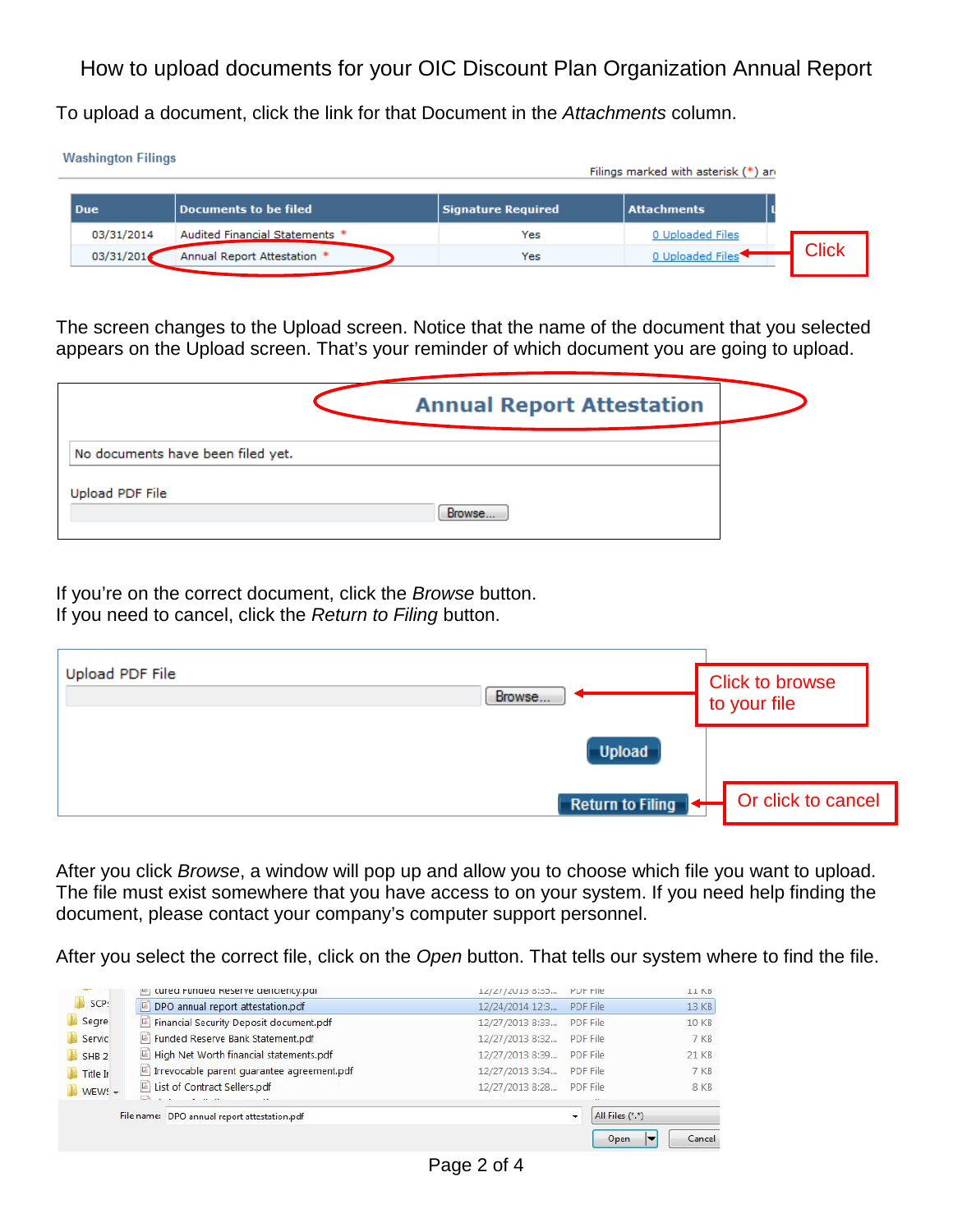

If you're not sure that you have the correct file, click the *Cancel* button and then either *Browse* again or click the *Return to Filing* button to cancel without uploading.

When you're sure you have the correct file. Click the *Upload* button.

|                                   | <b>Annual Report Attestation</b>   |
|-----------------------------------|------------------------------------|
| No documents have been filed yet. |                                    |
| Upload PDF File                   |                                    |
| \\oicfloly01\users\               | MyDocuments\Data Requests\ [Hmwse] |
|                                   | <b>Upload</b>                      |
|                                   | <b>Return to Filing</b>            |

The system will indicate that it's uploading your file. If you get an error message, please consult with your company's computer security or support personnel to help you ensure that you have the rights to access and upload your file.

|                                   | <b>Annual Report Attestation</b>                  |
|-----------------------------------|---------------------------------------------------|
| No documents have been filed yet. |                                                   |
| Upload PDF File                   |                                                   |
| \\oicfloly01\users\               | MyDocuments\Data Requests\ Browse                 |
|                                   | Uploading  Please Wait<br><b>Return to Filing</b> |

After uploading the document, the area that previously said, "No documents have been filed yet", now shows the upload date.

| <b>Uploaded Date</b> | <b>Description of Amendment</b> |
|----------------------|---------------------------------|
| 12/24/2014           |                                 |